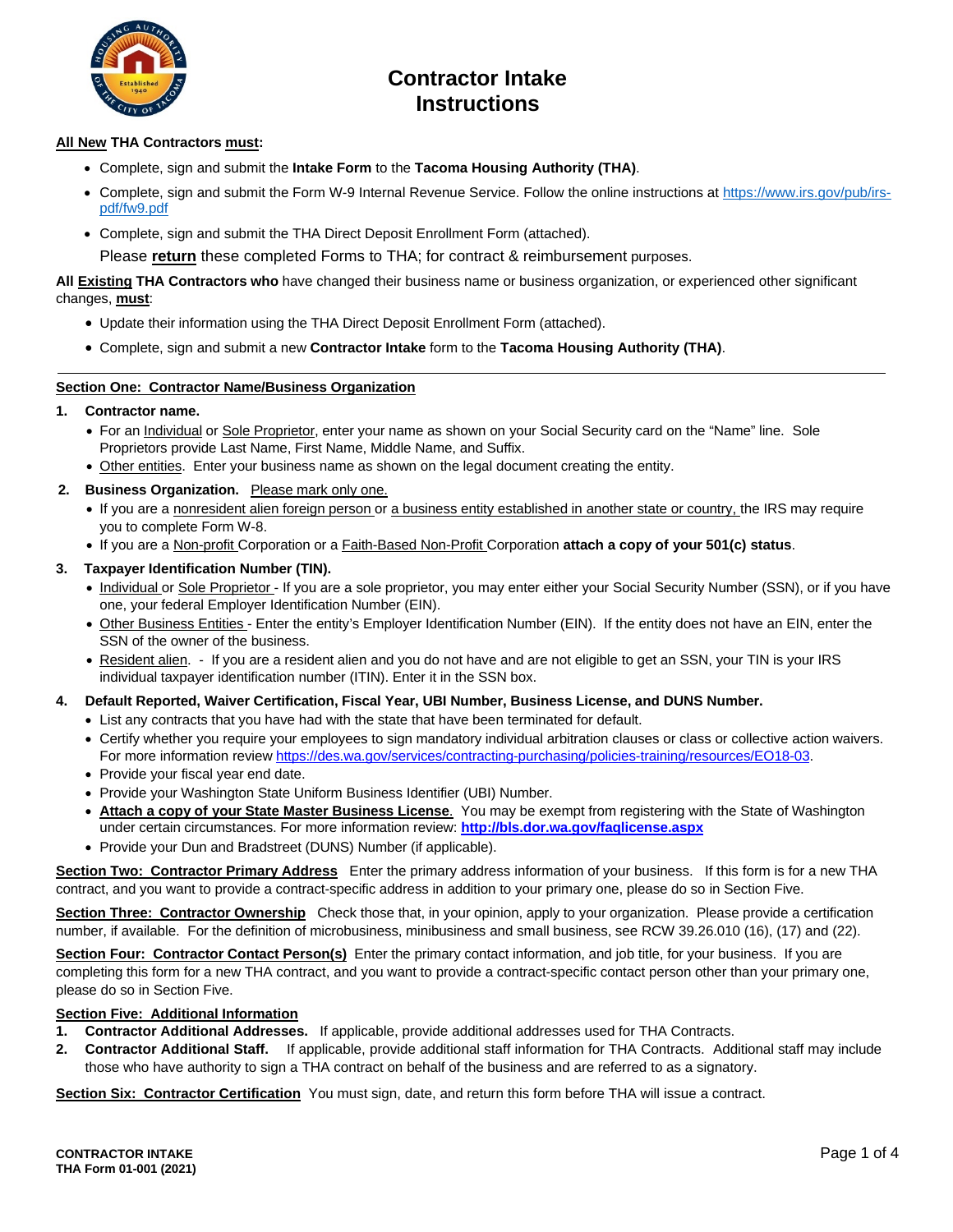

# **Contractor Intake**

| <b>Section One: Contractor Name/Business Organization</b>                                                                                                                        | (THA staff enter in OD Contractor Information)        |                                                    |                                                        |                                            |  |  |
|----------------------------------------------------------------------------------------------------------------------------------------------------------------------------------|-------------------------------------------------------|----------------------------------------------------|--------------------------------------------------------|--------------------------------------------|--|--|
| 1. CONTRACTOR NAME<br>DBA OR FACILITY NAME                                                                                                                                       |                                                       |                                                    |                                                        |                                            |  |  |
|                                                                                                                                                                                  |                                                       |                                                    |                                                        |                                            |  |  |
| 2. BUSINESS ORGANIZATION                                                                                                                                                         |                                                       |                                                    |                                                        |                                            |  |  |
| Individual or Sole Proprietor                                                                                                                                                    |                                                       | <b>General Partnership</b>                         |                                                        |                                            |  |  |
| Non-Profit Corporation (Attach a copy of 501(c) status)                                                                                                                          |                                                       | Limited Liability Partnership (LLP)                |                                                        |                                            |  |  |
| For Profit Corporation                                                                                                                                                           |                                                       | Limited Liability Limited Partnership (LLLP)       |                                                        |                                            |  |  |
| Faith Based (FBO) Non-Profit Corporation                                                                                                                                         |                                                       | Limited Liability Company, filing as a Corporation |                                                        |                                            |  |  |
| Faith Based (FBO) Unincorporated                                                                                                                                                 |                                                       | Limited Liability Company, filing as a Partnership |                                                        |                                            |  |  |
| <b>Governmental Entity</b>                                                                                                                                                       |                                                       |                                                    | Limited Liability Company, filing as a Sole Proprietor |                                            |  |  |
| Foreign Person or Entity                                                                                                                                                         |                                                       |                                                    |                                                        |                                            |  |  |
|                                                                                                                                                                                  | If your business is <b>NOT</b> a sole proprietorship, |                                                    |                                                        |                                            |  |  |
| attach a list of the partners, members, directors, officers, and board members.                                                                                                  |                                                       |                                                    |                                                        |                                            |  |  |
| 3. TAXPAYER IDENTIFICATION NUMBER (TIN)                                                                                                                                          |                                                       | <b>Social Security Number</b>                      |                                                        |                                            |  |  |
| Enter your TIN in the appropriate box.                                                                                                                                           |                                                       |                                                    |                                                        | (Enter all 9 numbers,                      |  |  |
| • For individuals, this may be your Social Security Number                                                                                                                       |                                                       | <b>OR</b>                                          |                                                        | NO DASHES)                                 |  |  |
| (SSN).                                                                                                                                                                           |                                                       | <b>Employer Identification</b>                     |                                                        |                                            |  |  |
| • For other entities, it is your Employer Identification Number.                                                                                                                 |                                                       | <b>Number</b>                                      |                                                        | (Enter all 9 numbers,<br><b>NO DASHES)</b> |  |  |
| 4. DEFAULT REPORTED, WAIVER CERTIFICATION, FISCAL YEAR, UBI NUMBER, BUSINESS LICENSE, AND DUNS NUMBER                                                                            |                                                       |                                                    |                                                        |                                            |  |  |
|                                                                                                                                                                                  |                                                       |                                                    |                                                        |                                            |  |  |
| Have you had any contract with the THA terminated for default? $\Box$ Yes<br>If yes, attach a list of terminated contracts with an explanation why each contract was terminated. |                                                       |                                                    | ∃ No                                                   |                                            |  |  |
|                                                                                                                                                                                  |                                                       |                                                    |                                                        |                                            |  |  |
| Does your business require its employees to sign or agree to, as a condition of employment, mandatory individual                                                                 |                                                       |                                                    |                                                        |                                            |  |  |
| arbitration clauses or class or collective action waivers? □ Yes                                                                                                                 |                                                       | No.                                                |                                                        |                                            |  |  |
| Is your fiscal year end the same as the calendar year (January 1 through December 31)?<br>No<br>$\Box$ Yes                                                                       |                                                       |                                                    |                                                        |                                            |  |  |
| If the answer is no, what is your fiscal year end date?                                                                                                                          |                                                       |                                                    |                                                        |                                            |  |  |
|                                                                                                                                                                                  |                                                       |                                                    |                                                        |                                            |  |  |
|                                                                                                                                                                                  |                                                       |                                                    |                                                        |                                            |  |  |
| Attach a copy of your current Washington State Master Business License or explain below why you are exempt from                                                                  |                                                       |                                                    |                                                        |                                            |  |  |
| registering your business with the State of Washington. (See page 1 for information on exemptions.)                                                                              |                                                       |                                                    |                                                        |                                            |  |  |
|                                                                                                                                                                                  |                                                       |                                                    |                                                        |                                            |  |  |
|                                                                                                                                                                                  |                                                       |                                                    |                                                        |                                            |  |  |
| What is your Dun and Bradstreet (DUNS) number (if applicable)? (Enter all nine numbers, NO DASHES).                                                                              |                                                       |                                                    |                                                        |                                            |  |  |
|                                                                                                                                                                                  |                                                       |                                                    |                                                        |                                            |  |  |
|                                                                                                                                                                                  |                                                       |                                                    |                                                        |                                            |  |  |
| <b>Section Two: Contractor Primary Address</b><br>(THA staff enter in OD Contractor Information)                                                                                 |                                                       |                                                    |                                                        |                                            |  |  |
| CONTRACTOR PRIMARY ADDRESS (NUMBER, STREET, AND APARTMENT OR SUITE NUMBER)                                                                                                       |                                                       |                                                    |                                                        |                                            |  |  |
|                                                                                                                                                                                  |                                                       |                                                    |                                                        |                                            |  |  |
| CITY, STATE, AND ZIP CODE                                                                                                                                                        |                                                       |                                                    |                                                        |                                            |  |  |
|                                                                                                                                                                                  |                                                       |                                                    |                                                        |                                            |  |  |
| FAX NUMBER (INCLUDE AREA CODE)                                                                                                                                                   | <b>EMAIL ADDRESS</b>                                  |                                                    |                                                        | PHONE NUMBER (INCLUDE AREA CODE)           |  |  |
|                                                                                                                                                                                  |                                                       |                                                    |                                                        |                                            |  |  |
|                                                                                                                                                                                  |                                                       |                                                    |                                                        |                                            |  |  |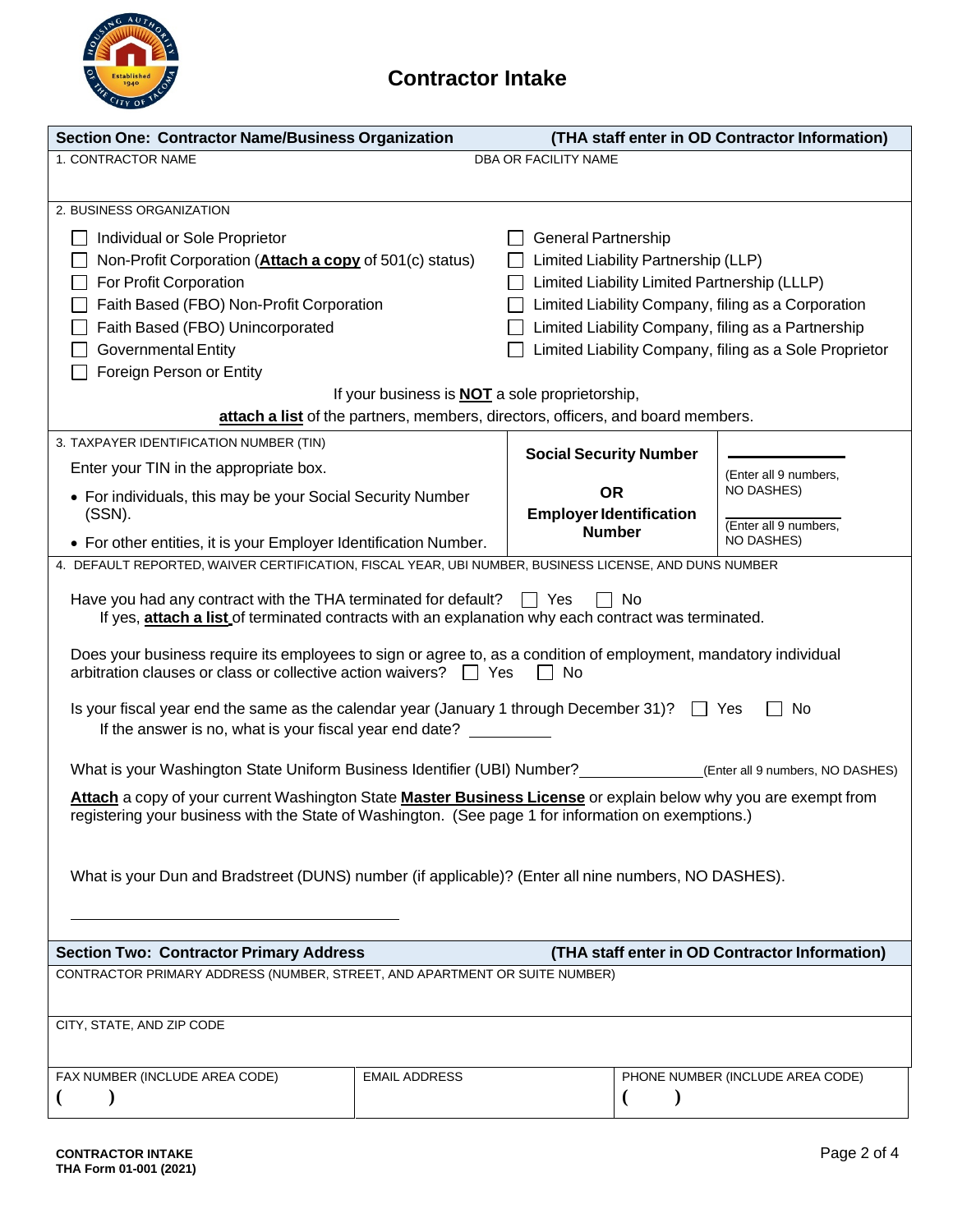| <b>Section Three: Contractor Ownership Type</b><br>(THA staff enter, as applicable, in OD Contractor Information)                                                                                                                                                                                          |                                                                    |                                   |                                                    |                                                                                                                       |  |  |
|------------------------------------------------------------------------------------------------------------------------------------------------------------------------------------------------------------------------------------------------------------------------------------------------------------|--------------------------------------------------------------------|-----------------------------------|----------------------------------------------------|-----------------------------------------------------------------------------------------------------------------------|--|--|
| Is your business owned by a person (or persons) who is (or are):                                                                                                                                                                                                                                           |                                                                    |                                   |                                                    |                                                                                                                       |  |  |
|                                                                                                                                                                                                                                                                                                            | No.                                                                | Yes; but we are<br>NOT certified* | Yes and we<br>ARE Certified*                       | <b>Certification Number</b>                                                                                           |  |  |
| A Woman?                                                                                                                                                                                                                                                                                                   |                                                                    |                                   |                                                    |                                                                                                                       |  |  |
| A Minority?                                                                                                                                                                                                                                                                                                |                                                                    |                                   |                                                    |                                                                                                                       |  |  |
| A Veteran?                                                                                                                                                                                                                                                                                                 |                                                                    |                                   |                                                    |                                                                                                                       |  |  |
| *Certified means either the business entity (or, when the business is a sole proprietorship, the individual) has received a<br>certification number from Washington State's Office of Minority and Women-Owned Business Enterprises (OMWBE)<br>www.omwbe.wa.gov, or Department of Veterans' Affairs (DVA). |                                                                    |                                   |                                                    |                                                                                                                       |  |  |
| Is your business a certified Disadvantaged Business Entity? $\Box$ No $\Box$ Yes, Certification No.                                                                                                                                                                                                        |                                                                    |                                   |                                                    |                                                                                                                       |  |  |
|                                                                                                                                                                                                                                                                                                            |                                                                    |                                   |                                                    | Does your business qualify as a Microbusiness, Minibusiness, or Small Business under RCW 39.26.010? □ No<br>Yes       |  |  |
| <b>Section Four: Contractor Primary Contact Person</b>                                                                                                                                                                                                                                                     |                                                                    |                                   |                                                    | (THA staff enter in OD Contractor Information)                                                                        |  |  |
| Primary contact person is a(n):<br><b>Staff Member</b><br><b>Elected Official</b><br><b>Officer or Board Member</b><br>Partner<br>Owner<br>Other (please identify)<br>(THA staff enter as applicable on OD)                                                                                                |                                                                    |                                   |                                                    |                                                                                                                       |  |  |
|                                                                                                                                                                                                                                                                                                            |                                                                    |                                   | $\Box$                                             | No<br>Yes                                                                                                             |  |  |
| Is the primary contact person authorized to sign contracts?<br>PRIMARY CONTACT NAME AND JOB TITLE                                                                                                                                                                                                          |                                                                    |                                   | PHONE NUMBER (INCLUDE AREA CODE)                   |                                                                                                                       |  |  |
|                                                                                                                                                                                                                                                                                                            |                                                                    |                                   |                                                    |                                                                                                                       |  |  |
| FAX NUMBER (INCLUDE AREA CODE)<br>PRIMARY CONTACT EMAIL ADDRESS                                                                                                                                                                                                                                            |                                                                    |                                   |                                                    | CELLULAR PHONE NUMBER (INCLUDE AREA CODE)                                                                             |  |  |
|                                                                                                                                                                                                                                                                                                            |                                                                    |                                   |                                                    | Section Five: Additional Information (THA staff enter in OD Contractor Information - Sub Information Summary screens) |  |  |
| 1. ADDITIONAL CONTRACTOR NAMES & ADDRESSES: IF YOU HAVE MORE THAN TWO ADDITIONAL NAMES & ADDRESSES, YOU MAY<br><b>ATTACH</b> A LISTING OF ADDITIONAL ADDRESSES.                                                                                                                                            |                                                                    |                                   |                                                    |                                                                                                                       |  |  |
| <b>ADDRESS</b><br><b>DESCRIPTION</b>                                                                                                                                                                                                                                                                       | ADDITIONAL ADDRESS (NUMBER, STREET, AND APARTMENT OR SUITE NUMBER) |                                   |                                                    |                                                                                                                       |  |  |
| Remittance address                                                                                                                                                                                                                                                                                         |                                                                    |                                   |                                                    |                                                                                                                       |  |  |
| Mailing address<br><b>Facility address</b>                                                                                                                                                                                                                                                                 | CITY, STATE, AND ZIP CODE                                          |                                   |                                                    |                                                                                                                       |  |  |
|                                                                                                                                                                                                                                                                                                            |                                                                    |                                   |                                                    |                                                                                                                       |  |  |
| CONTACT NAME AND JOB TITLE                                                                                                                                                                                                                                                                                 |                                                                    |                                   |                                                    | PHONE NUMBER (INCLUDE AREA CODE)                                                                                      |  |  |
| FAX NUMBER (INCLUDE AREA CODE)                                                                                                                                                                                                                                                                             |                                                                    |                                   | PRIMARY CONTACT EMAIL ADDRESS                      | CELLULAR PHONE NUMBER (INCLUDE AREA<br>$CODE)$ $($                                                                    |  |  |
| <b>ADDRESS</b><br>ADDITIONAL ADDRESS (NUMBER, STREET, AND APARTMENT OR SUITE NUMBER)<br><b>DESCRIPTION</b>                                                                                                                                                                                                 |                                                                    |                                   |                                                    |                                                                                                                       |  |  |
| Remittance address                                                                                                                                                                                                                                                                                         |                                                                    |                                   |                                                    |                                                                                                                       |  |  |
| Mailing address<br>Facility address                                                                                                                                                                                                                                                                        | CITY, STATE, AND ZIP CODE                                          |                                   |                                                    |                                                                                                                       |  |  |
| CONTACT NAME AND JOB TITLE<br>PHONE NUMBER (INCLUDING AREA CODE)<br>€                                                                                                                                                                                                                                      |                                                                    |                                   |                                                    |                                                                                                                       |  |  |
| FAX NUMBER (INCLUDE AREA CODE)<br>PRIMARY CONTACT EMAIL ADDRESS                                                                                                                                                                                                                                            |                                                                    |                                   | CELLULAR PHONE NUMBER (INCLUDE AREA<br>$CODE)$ $($ |                                                                                                                       |  |  |
| <b>CONTRACTOR INTAKE</b>                                                                                                                                                                                                                                                                                   |                                                                    |                                   |                                                    | Page 3 of 4                                                                                                           |  |  |